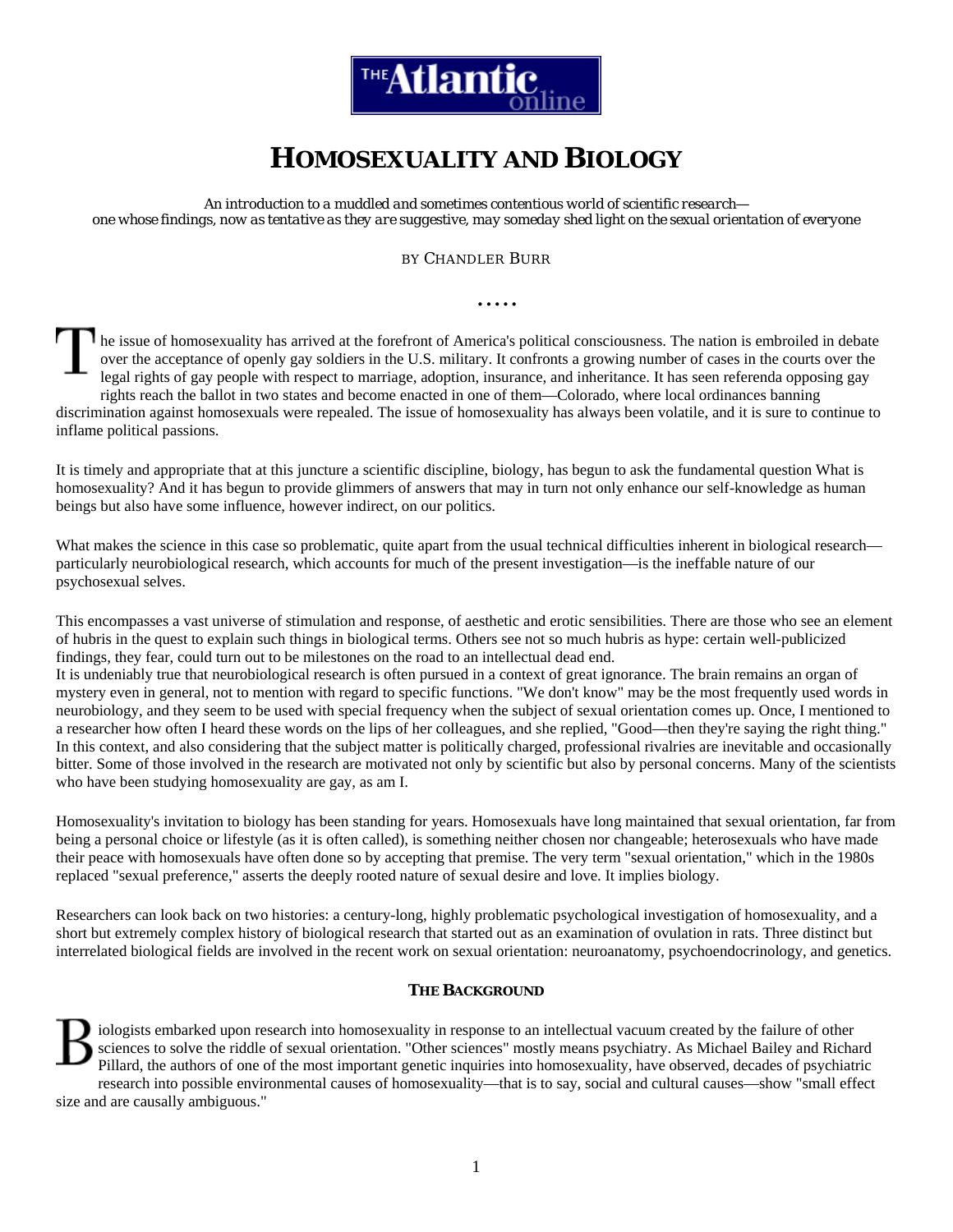As a distinct concept, homosexuality is relatively recent. David Halperin points out in One Hundred Years of Homosexuality that the term itself first appeared in German (Homosexualität) in a pamphlet published in Leipzig in 1869; it entered the English language two decades later. That some human beings engage in sexual activity with others of the same sex has, of course, been noted since antiquity. Historically, however, the focus was on the acts themselves rather than on the actors. The historian John Boswell, of Yale, has noted that during the Middle Ages "same-sex sex" was regarded as a sin, but those who committed that sin were not defined as constituting a type of people different from others. Between the sixteenth and the eighteenth century same-sex sex became a crime as well as a sin, but again, those who committed such crimes were not categorized as a class of human being. This changed in the nineteenth century, when modern medicine and particularly the science of psychiatry came to view homosexuality as a form of mental illness. By the 1940s homosexuality was discussed as an aspect of psychopathic, paranoid, and schizoid personality disorders.

Having defined homosexuality as a pathology, psychiatrists and other doctors made bold to "treat" it. James Harrison, a psychologist who produced the 1992 documentary film Changing Our Minds, notes that the medical profession viewed homosexuality with such abhorrence that virtually any proposed treatment seemed defensible. Lesbians were forced to submit to hysterectomies and estrogen injections, although it became clear that neither of these had any effect on their sexual orientation. Gay men were subjected to similar abuses. Changing Our Minds incorporates a film clip from the late 1940s, now slightly muddy, of a young gay man undergoing a transorbital lobotomy. We see a small device like an ice pick inserted through the eye socket, above the eyeball and into the brain. The pick is moved back and forth, reducing the prefrontal lobe to a hemorrhaging pulp. Harrison's documentary also includes a grainy black-and-white clip from a 1950s educational film produced by the U.S. Navy. A gay man lies in a hospital bed. Doctors strap him down and attach electrodes to his head. "We're going to help you get better," says a male voice in the background. When the power is turned on, the body of the gay man jerks violently, and he begins to scream. Doctors also tried castration and various kinds of aversion therapy. None of these could be shown to change the sexual orientation of the people involved.

Among those who looked into the matter was the sex researcher Alfred Kinsey, whose 1948 report Sexual Behavior in the Human Male showed homosexuality to be surprisingly common across lines of family, class, and educational and geographic background. In his book Being Homosexual, the psychoanalyst Richard Isay writes,

Kinsey and his co-workers for many years attempted to find patients who had been converted from homosexuality to heterosexuality during therapy, and were surprised that they could not find one whose sexual orientation had been changed. When they interviewed persons who claimed they had been homosexuals but were now functioning heterosexually, they found that all these men were simply suppressing homosexual behavior. . . and that they used homosexual fantasies to maintain potency when they attempted intercourse. One man claimed that, although he had once been actively homosexual, he had now "cut out all of that and don't even think of men except when I masturbate."

Psychiatry not only consistently failed to show that homosexuality was a preference, a malleable thing, susceptible to reversal; it also consistently failed to show that homosexuality was a pathology. In 1956, in Chicago, a young psychologist named Evelyn Hooker presented a study to a meeting of the American Psychological Association. Hooker had during her training been routinely instructed in the theory of homosexuality as a pathology. A group of young gay men with whom she had become friendly seemed, however, to be quite healthy and well adjusted. One of them, a former student of hers, sat her down one day and, as she recalls in Changing Our Minds, said, "Now, Evelyn, it is your scientific duty to study men like me." She demurred. It was only when a fellow scientist remarked to her, "He's right—we know nothing about them," that Hooker sought and received a study grant from the National Institute of Mental Health. She chose a group of thirty gay men as the objects of her research and thirty straight men as controls; none of the sixty had ever sought or undergone psychiatric treatment. "It was the first time [homosexuals] had been studied outside a medical setting or prison," she says. "I was prepared, if I was so convinced, to say that these men were not as well adjusted as they seemed on the surface."

Hooker administered psychological tests to her sixty subjects, including the Rorschach ink-blot test, producing sixty psychological profiles. She removed all identifying marks, including those indicating sexual orientation, and, to eliminate her own biases, gave them for interpretation to three eminent psychologists. One of these was Bruno Klopfer, who believed that he would be able to distinguish homosexuals from heterosexuals by means of the Rorschach test. As it turned out, none of the three could tell the homosexuals and heterosexuals apart. In side-by-side comparisons of matched profiles, the heterosexuals and homosexuals were indistinguishable, demonstrating an equal distribution of pathology and mental health. Reviewing Hooker's results from a test in which the subject creates pictures with cutout figures, one of the interpreters, a psychologist named Edwin Shneidman, stumbled onto a particular subject's orientation only when he came across a cutout scene depicting two men in a bedroom. Shneidman remembers, "I said to Evelyn, 'Gee, I wish I could say that I see it all now, that this is the profile of a person with a homosexual orientation, but I can't see it at all.'"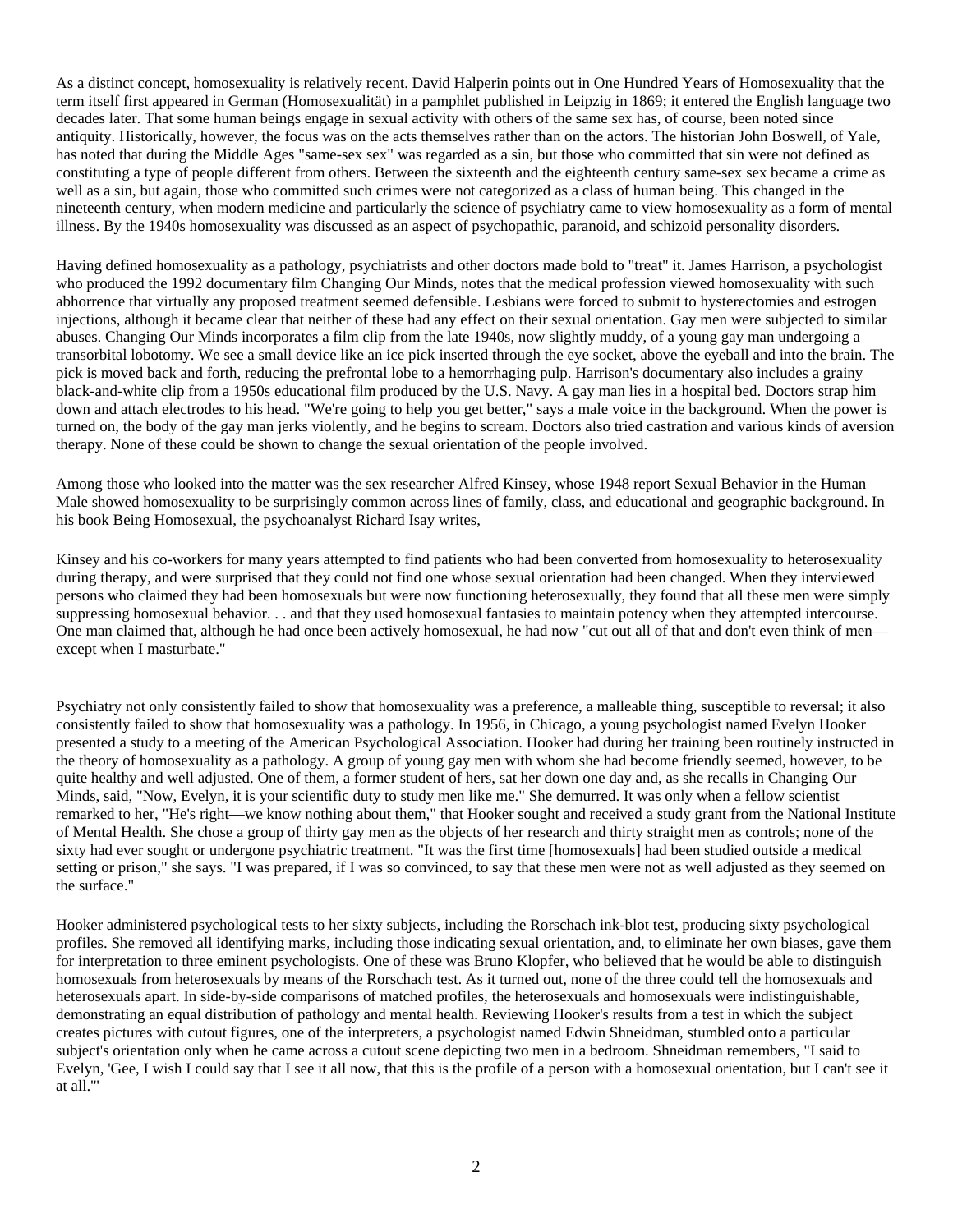Hooker's research throughout her long career was driven by the belief that for psychiatry to be minimally scientific, pathology must be defined in a way that is objective and empirically observable. Her study was the first of many showing that homosexuality could not be so defined as pathology. In 1973 the American Psychiatric Association removed homosexuality from its official Diagnostic and Statistical Manual, signifying the end of homosexuality's official status as a disease. Today's psychiatrists and psychologists, with very few exceptions, do not try to change sexual orientation, and those aspiring to work in the fields of psychiatry and psychology are now trained not to regard homosexuality as a disease.

### **ANATOMY LESSONS**

ith homosexuality moved from the realm of psychiatric pathology into the realm of normal variants on human sexual behavior, research efforts took a new turn. Psychiatry had succeeded in defining what homosexuality is not—not in explaining what it is. Questions of etiology, in this as in other psychiatric matters, thus became by default questions for neurobiology. Are homosexuals and heterosexuals biologically different? In thinking about this question, biologists have been greatly influenced by findings that involve what may be a related question: Just how, neurologically, do men differ from women?

In 1959, at the University of California at Los Angeles, the neuroendocrinologist Charles Barraclough found that if a female rat was injected shortly before or after birth with testosterone, a male sex hormone, the abnormal amount of this hormone would make the rat permanently sterile, unable to ovulate. "Ovulation" as used here is in part a technical term: it refers both to what a lay person would think of as ovulation—the movement of an egg from the ovary into the fallopian tube—and to the series of hormonal interactions that cause that event.

Rats have short estrous cycles. Every four days various glands in the rat's body start pumping estrogens, or female sex hormones, into the bloodstream, setting in motion a series of chemical events. Estrogen levels reach a certain concentration and stimulate part of the hypothalamus, the small portion of the brain that regulates (among other things) body temperature, hunger, thirst, and sexual drive. The hypothalamus in turn stimulates the pituitary gland; the pituitary then releases a burst of something called luteinizing hormone, which causes the ovary to release an egg. Barraclnugh discovered that in female rats even a single perinatal exposure to testosterone will prevent this entire process from ever occurring. If that discovery was intriguing, a subsequent one was even more so: the discovery that male rats can ovulate—at least in the sense of going through the hormonal preliminaries. In 1965 Geoffrey Harris, a neuroendocrinologist at Oxford University, castrated a group of newborn male rats, depriving them of the testosterone from their testes. He found that if estrogen was injected into the bodies of these rats after they reached adulthood, it stimulated the hypothalamus, which initiated the sequence of hormone releases described above. The male rats obviously had no ovaries or wombs, but they went through the biochemical motions of ovulation. If one grafted an ovary onto a male rat, he would ovulate perfectly.

Further tests revealed a strange asymmetry. Whereas newborn male rats deprived of testosterone will, as Harris found, experience female-like ovulation, newborn female rats deprived of estrogen will continue to develop as females. In adulthood they will not seem somehow male. Although the rats' ovaries have been removed, their brains will still produce the stimulus to ovulate. Scientists realized that without testosterone the genetic blueprint for masculinity was essentially worthless. Indeed, they learned, for a male rat's brain to become truly organized as male, the rat must be exposed to testosterone within the first five days of life. After the fifth day the masculinizing window of opportunity is closed, and the genetic male will grow up with a "female" brain. In contrast, the brain of a female needs no estrogen for organization; left alone, it will become female.

Thus it came to be understood that what one might think of as the "default brain" for both sexes of the rat is feminine, and that testosterone is as necessary in the creation of a masculine brain as it is in the creation of masculine genitals. This concept, which is the basis of one approach to the neurobiological search for the origins of sexual orientation, is known as the "sexual differentiation of the brain."

Roger Gorski, a neurobiologist at the University of California at Los Angeles who has long been involved in research on sexual differentiation, looked back recently on the development of his field: "We spent much of our professional careers trying to understand this process of sexual differentiation, and what functions happen within it—male sex behavior, female sex behavior, control of ovulation, control of food intake, body weight, aggressive behavior, some aspects of maternal behavior. You know why male dogs lift their legs when they pee? Because the brain has changed. So this is really a fundamental concept, that the brain is inherently female and to develop as male it must be exposed to masculinizing hormones."

Several years after Harris's experiment other researchers at Oxford University succeeded in confirming anatomically what the principle of the sexual differentiation of the brain had strongly implied: that an observable difference exists between the brains of male rats and those of female rats. In 1971 the anatomists Geoffrey Raisman and Pauline Field published a paper that compared the synapses, or connections between brain cells, in the hypothalamuses of male and female rats. The prevailing view at the time was that all structures of male and female brains were alike. Raisman and Field found that female and male rat brains differed in the number of synaptic connections between brain cells in the hypothalamus: females had more. Rat brains, which varied by sex in terms of function,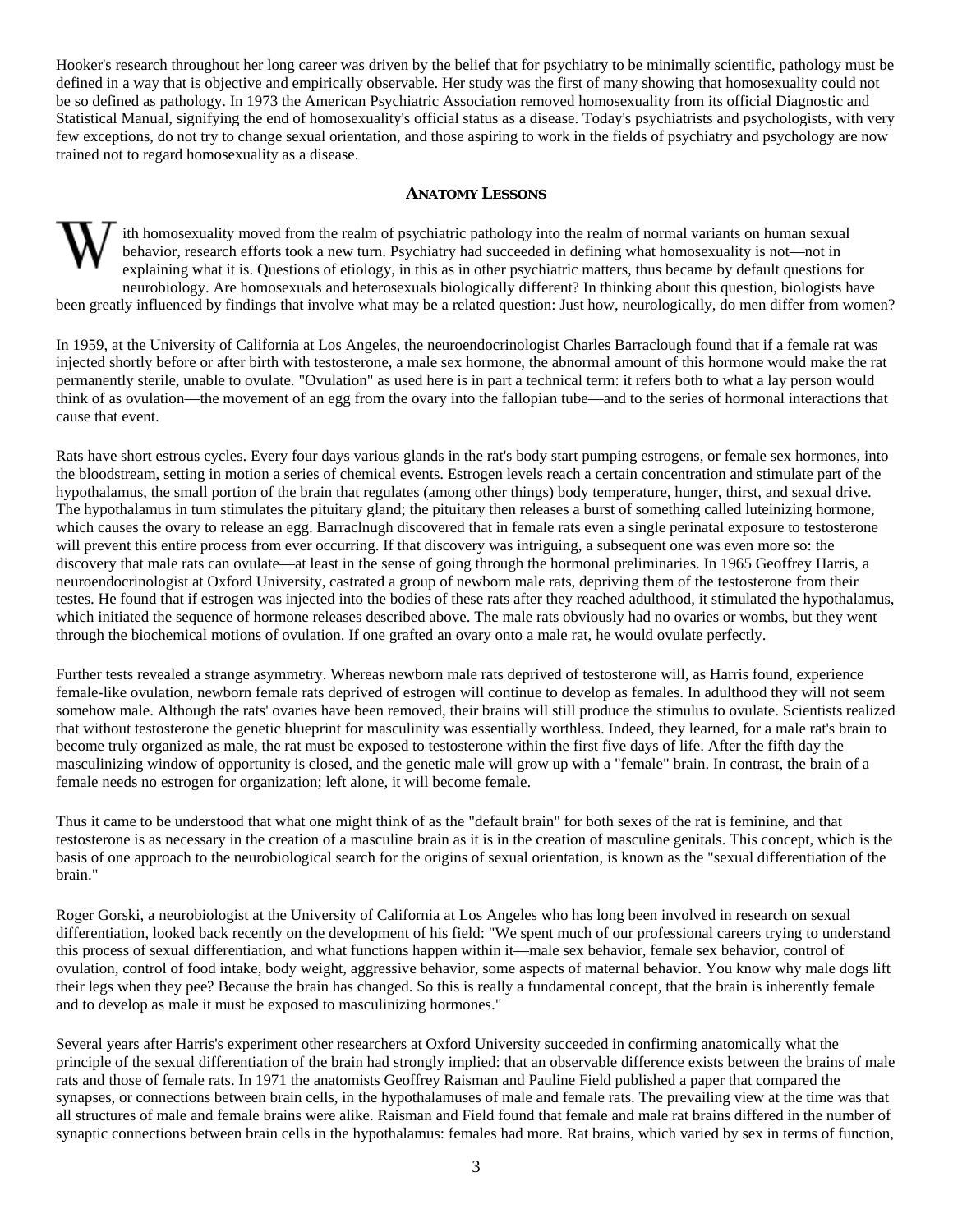also varied in terms of structural shape—were "sexually dimorphic." In 1977 a team of neurobiologists led by Roger Gorski located a second sexual dimorphism, again in the rat hypothalamus: a small nucleus, or cluster of cells, five times larger in volume in the male rat than in the female. Gorski found that with the naked eye he could sex rats' brains with almost 100 percent accuracy. Gorski's team named the nucleus, logically, the sexually dimorphic nucleus. Its function is not known.

The groundwork had been laid in rodents. The next step was to see if sexual dimorphism of some kind could be found in the brains of human beings. In 1982 the cell biologist Christine de Lacoste-Utamsine and the physical anthropologist Ralph Holloway published in Science an examination of a structure in the human brain called the corpus callosum. The corpus callosum, which is made up of nerve fibers known as axons, is a long, narrow structure that connects and transmits information between the brain's right and left hemispheres. It is one of the largest and most clearly identifiable portions of the brain, and has for years figured prominently in brain research. De Lacoste-Utamsing and Holloway found that the shape of a portion of the corpus callosum called the splenium differed so dramatically between the sexes, with the splenium being larger in women than in men, that impartial observers were able to sex brains easily by looking at this single feature. The De Lacoste-Utamsing and Holloway study is well known and frequently cited, despite the failure of many of the attempts to replicate it. Whether the dimorphism found by De Lacoste-Utamsing and Holloway truly exists remains a matter of considerable debate.

In 1985, three years after the publication of the De Lacoste-Utamsing and Holloway article, Dick Swaab, a researcher at the Netherlands Institute for Brain Research, in Amsterdam, reported that he, too, had found evidence of sexual dimorphism in human brains—in the form of a human homologue of the sexually dimorphic nucleus that Gorski had found in rats. Swaab announced an even more remarkable discovery five years later, in 1990. He had found, he wrote in an article in the journal Brain Research, that a cluster of cells in the human brain called the suprachiasmatic nucleus was dimorphic—but dimorphic according to sexual orientation rather than sex. Swaab said that the suprachiasmatic nucleus was nearly twice as large in homosexual men as it was in heterosexual men.

If true, this was something wholly new: an anatomical difference between homosexuals and heterosexuals.

imon Levay is a young neurobiologist who at the time of Swaab's second discovery was conducting research at the Salk Institute, in La Jolla, California. LeVay would soon become the author of what is surely the most publicized neurobiological article on homosexuality that has appeared to date. I spoke with him one day recently in his West Hollywood apartment. LeVay is a wiry, muscular man, remarkably intense. Perhaps the most striking thing about him is the way he talks. In a crisp British accent he zeroes in on each point and then moves on with an air of impatience.

"You shouldn't draw such a distinction between biological and psychological mechanisms," he chided me at one point during our conversation. "What people are really getting at is the difference between innately determined mechanisms and culturally determined mechanisms, but people screw that up and say that's the difference between biology and psychology. It isn't. It's two different approaches for looking at the same thing: the mind. Biologists look at it from the bottom up, from the level of synapses and molecules, and psychologists are looking at it from the top down, at behavior and such."

LeVay had been intrigued by Swaab's research, but he was troubled by the fact that the portion of the brain examined by Swaab seemed to have nothing to do with the regulation of sexual behavior, at least not in animals. The suprachiasmatic nucleus governs the body's daily rhythms; dimorphism there according to sexual orientation might be provocative, certainly, but it would seem to constitute an effect, not a cause. Why not check out the hypothalamus, a region that is intimately involved with sexual behavior?

Laura Allen, a postdoctoral assistant in Gorski's laboratory, had identified four small groups of neurons in the anterior portion of the hypothalamus, naming them the interstitial nuclei of the anterior hypothalamus (INAH) 1, 2, 3, and 4. Allen's research had shown that INAH 2 and INAH 3 were sexually dimorphic in human beings—significantly larger in men than in women. Was it possible that these nuclei were dimorphic according to sexual orientation as well? That was the focus of LeVay's research, and he presented his conclusions in a short paper titled "A Difference in Hypothalamic Structure Between Heterosexual and Homosexual Men." It was published in Science in August of 1991. In the introduction LeVay defined sexual orientation as "the direction of sexual feelings or behavior toward members of one's own or the opposite sex" and hypothesized that Allen's INAH nuclei were involved in the generation of "male-typical sexual behavior." He went on,

I tested the idea that one or both of these nuclei exhibit a size dimorphism, not with sex, but with sexual orientation. Specifically, I hypothesized that INAH 2 or INAH 3 is large in individuals sexually oriented toward women (heterosexual men and homosexual women) and small in individuals sexually oriented toward men (heterosexual women and homosexual men). LeVay dissected brain tissue obtained from routine autopsies of forty-one people who had died at hospitals in New York and California. There were nineteen homosexual men, all of whom had died of AIDS; sixteen presumed heterosexual men, six of whom had been intravenous drug abusers and had died of AIDS; and six presumed heterosexual women. No brain tissue from lesbians was available. LeVay's conclusions included the following: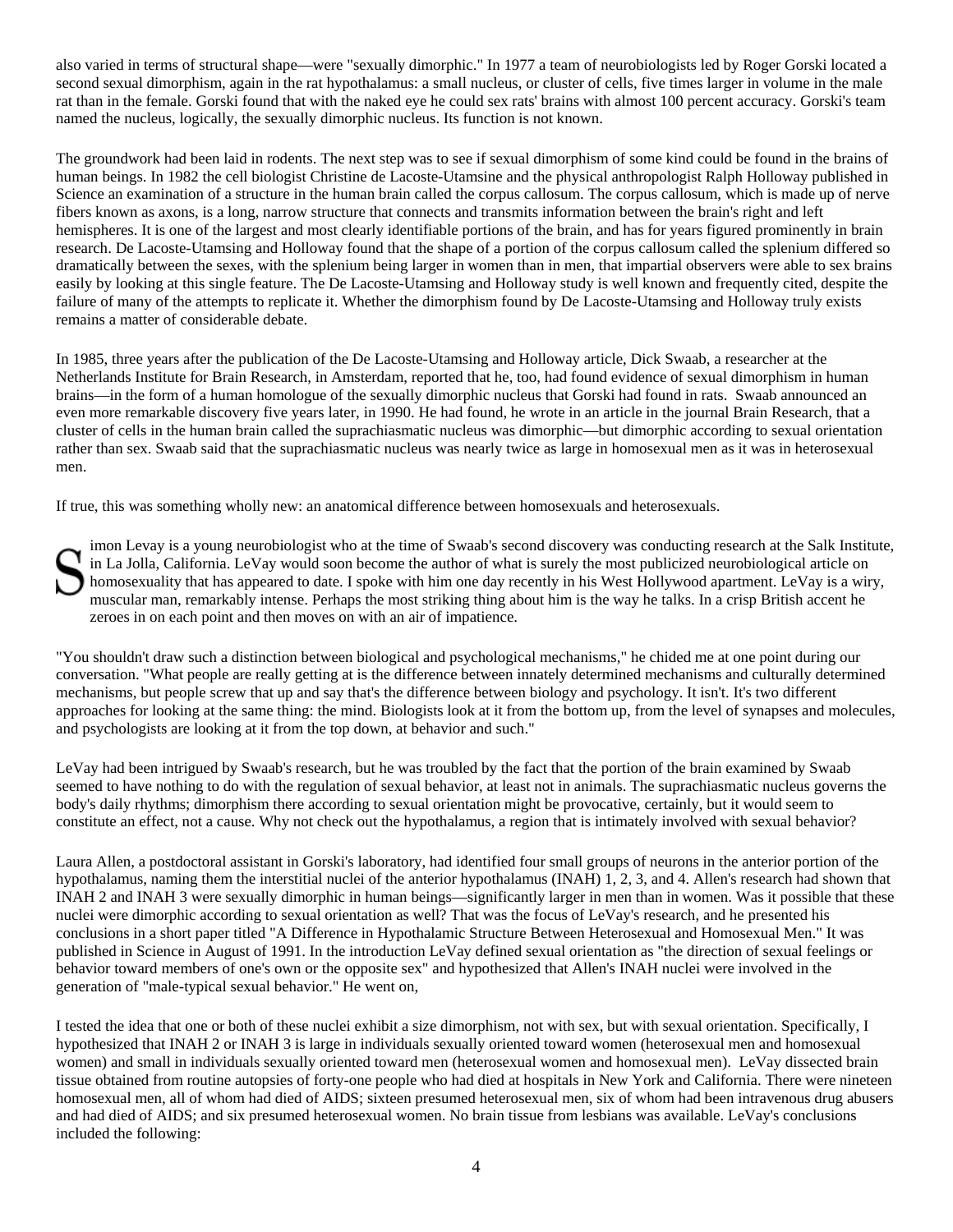INAH 3 did exhibit dimorphism.... [T]he volume of this nucleus was more than twice as large in the heterosexual men ... as in the homosexual men.... There was a similar difference between the heterosexual men and the women.... These data support the hypothesis that INAH 3 is dimorphic not with sex but with sexual orientation, at least in men.

The results were sufficiently clear to LeVay to allow him to state, "The discovery that a nucleus differs in size between heterosexual and homosexual men illustrates that sexual orientation in humans is amenable to study at the biological level." The study, as LeVay himself readily admits, has several problems: a small sample group, great variation in individual nucleus size, and possibly skewed results because all the gay men had AIDS (although LeVay found "no significant difference in the volume of INAH 3 between the heterosexual men who died of AIDS and those who died of other causes"). As of this writing, LeVay's findings have yet to be replicated by other researchers. LeVay himself has extended his search for dimorphism according to sexual orientation to the corpus callosum, which he is studying by means of magnetic-resonance imaging. Until his original findings are confirmed, the notion that homosexuals and heterosexuals are in some way anatomically distinct must hold the status of tantalizing supposition.

It needs also to be remembered that, as noted earlier, the issue of dimorphism of any kind in the brain is hotly contested. The idea that the brains of heterosexuals and homosexuals may be different morphologically is derived from the idea that the brains of men and women are different morphologically—recall the corpus callosum study by De Lacoste-Utamsing and Holloway. But that study is itself problematic, efforts to replicate it having turned up inconsistent results. Anne Fausto-Sterling is a developmental geneticist at Brown University. She, along with William Byne, a neurobiologist and psychiatrist at Columbia University, has been among the chief critics of neurobiological investigations of homosexuality. Fausto-Sterling during an interview not long ago itemized some of the results from a long line of attempts to replicate sexual dimorphism: "1985: no sex differences in shape, width, or area. 1988: three independent observers unable to distinguish male from female. 1989: women had smaller callosal areas but larger percent of area in splenium, more-slender CCs, and more-bulbous splenium." A new corpus callosum study by Laura Allen, conducted in 1991, did find sexual dimorphism—and the debate continues. Part of the difficulty is methodological, involving whose brains are being compared, and how. Dead people or living people? Old or young or mixed? Healthy or sick? By means of brain sections or magnetic-resonance imaging? LeVay calls studies of the corpus callosum "the longest-running soap opera in neurobiology." And, of course, he himself is now part of the cast.

Even if LeVay's hypothalamus study stands up to scrutiny, it will not justify drawing extravagant conclusions. Establishing a distinction is not the same thing as finding a cause. Anatomy is not etiology, but it may offer a starting point for a journey backward in search of the ultimate origins of sexual orientation. That journey takes us into the realm of hormones and genetics.

#### **THE PUZZLES OF CHEMISTRY**

n a large room at the UCAL department of anatomy, Roger Gorski and I recently stood facing a dozen black-topped lab tables, each below a ceiling-mounted video monitor. We were about to watch a tape of rats having sex. Gorski, an eternally cheerful, almost elfin man of fifty-seven, was energetically describing the tape. "There are six couples," he explained, though at the moment I saw only one uninterested-looking white rat. "That's an unaltered female," he said. "They're going to put in another female that has been injected with testosterone." Sure enough, someone's hand reached down into the screen and a second rat landed in the cage. The rats at first edged around each other, but in just a few seconds on the dozen monitors I saw the testosterone-injected female begin to sniff the other female rat and then mount her aggressively. At the lab tables a handful of medical students went on with their work, paying no attention. After a few moments the tape cut to two males, one perinatally castrated and injected with estrogen, one unaltered. After some initial maneuvering the castrated male responded to the advances of the unaltered male by bending his back and offering himself in what was to me indistinguishable from female-rat lordosis—behavior indicating receptivity to sex, pictures of which Gorski had shown me in his office. The altered rat submitted as the other male mounted him. The tape continued with similar scenes. It was quite dramatic.

Such research in animals has led to hypotheses that hormones are, in some way, a cause of homosexuality in human beings. No one, of course, suggests that the sexuality of rats and that of human beings are strictly comparable; some critics of neurobiological research on homosexuality question the utility of animal models entirely. Nonetheless, it was investigations involving animals that got researchers thinking.

Of the scientists who have concentrated on hormonal or psychoendocrinological studies of homosexuality, Günter Dörner, of Germany, is one of the best known. In the 1970s Dorner classified homosexuality as a "central nervous pseudohermaphroditism," meaning that he considered male homosexuals to have brains with the mating centers of women but, of course, the bodies of men. For decades endocrinologists had speculated that because male sex hormones are known to be responsible in human beings for masculine body characteristics and in animals for certain aspects of male sexual behavior, it follows that adult homosexual men should have lower levels of testosterone, or else higher levels of estrogen, in the bloodstream than adult heterosexual men, and that homosexual and heterosexual women should display the opposite pattern. This is known as the "adult hormonal theory" of sexual orientation, and Dorner claimed that some initial studies bore it out.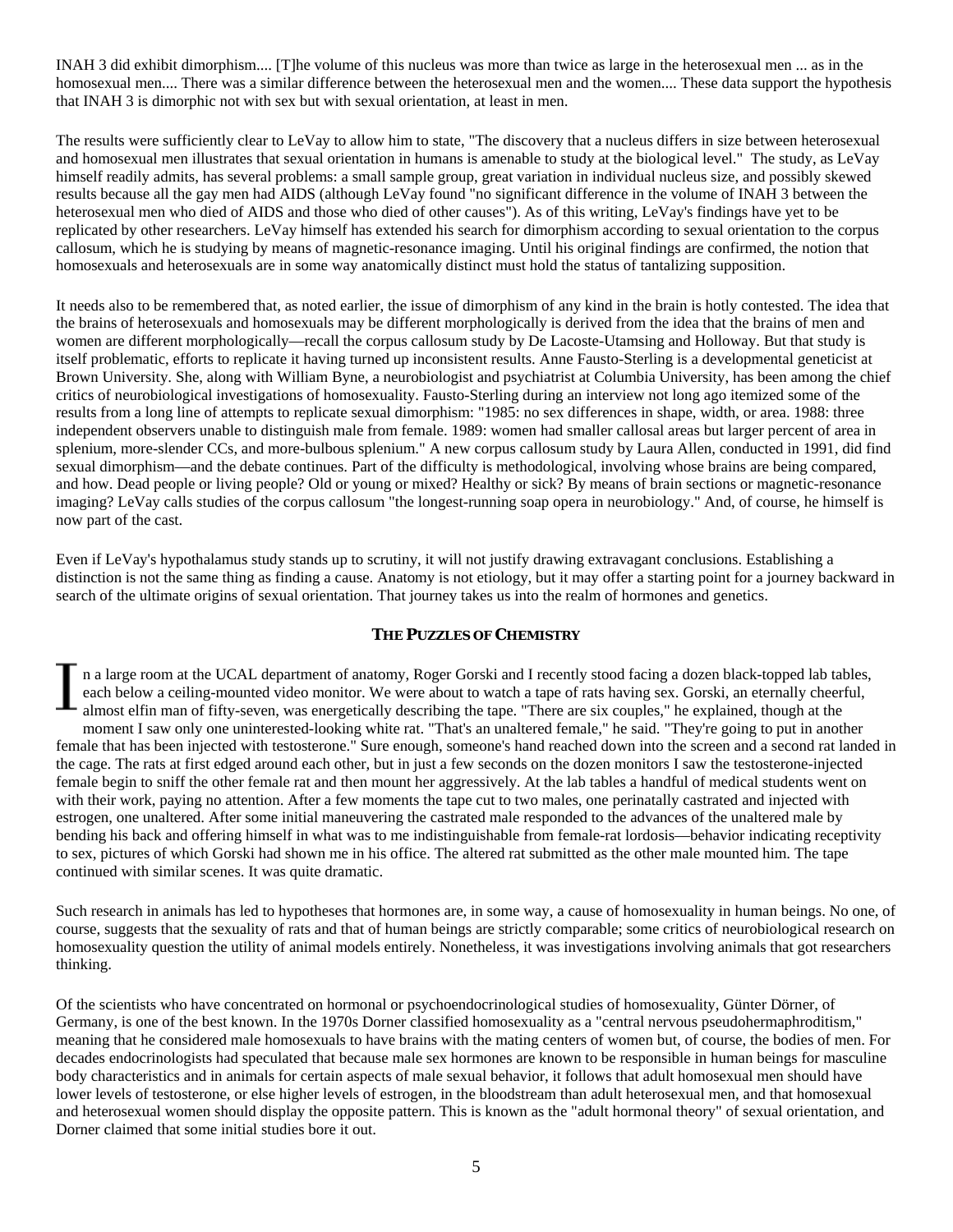In 1984 Heino Meyer-Bahlburg, a neurobiologist at Columbia University, analyzed the results of twenty-seven studies undertaken to test the theory. According to Meyer-Bahlburg, a score of the studies in fact showed no difference between the testosterone or estrogen levels of homosexual and heterosexual men. Three studies did show that homosexuals had significantly lower levels of testosterone, but Meyer-Bahlburg believed that two of them were methodologically unsound and that the third was tainted by psychotropic drug use on the part of its subjects. Two studies actually reported higher levels of testosterone in homosexual men than in heterosexual men, and one unhelpfully showed the levels to be higher in bisexuals than in either heterosexuals or homosexuals.

s it came to be widely accepted that adult hormone levels were not a factor in sexual orientation, scientists shifted their attention to prenatal hormone exposure. Many of the glands in a human being's hormone system are busily functioning even before birth—tiny hormone factories that produce the chemicals that help to mold the person who will eventually emerge. Perhaps, it was thought, different levels of prenatal hormones produce different sexual orientations. For obvious reasons, the sometimes brutal hormonal experiments done on monkeys and rats cannot be done on human beings, but nature at times provides a narrow window onto the mysteries of prenatal hormonal effects in ourselves.

Congenital adrenal hyperplasia (CAM) has been called by Meyer-Bahlburg a "model endocrine syndrome" for examining the effects of abnormal amounts of prenatal sex hormones. CAH, which can affect both males and females, is caused by a simple problem: an enzyme defect makes it impossible for a fetus's adrenal gland to produce cortisol, an important hormone. In a normal fetus, as the adrenal gland produces cortisol, the brain stands by patiently, waiting for the signals that the cortisol level is appropriately high and production can be shut off. But in CAH fetuses, which lack the enzyme to create cortisol, the brain doesn't get those signals, and so it orders the adrenal gland to continue production. The adrenal gland continues pumping out what it thinks is cortisol, but it is unknowingly producing masculinizing androgens. It dumps these into the fetus's system, thereby overexposing it to male hormones.

The consequences are most dramatic in females. Once, in his office, Roger Gorski dug into a desk drawer and grabbed a few photographs. "What sex is it?" he asked. I squinted at close-ups of a child's genitals and saw a penis, plain as day. "It's a boy,', I said confidently. Gorski's eyebrows shot up. "Where are the testicles?" he asked. I looked closer. Oops.

This was a CAH baby. In this case, Gorski told me, the doctors had decided at the time of birth that the child was a boy with undescended testicles, a relatively common and minor condition. But in fact I was looking at a genetic female.

With surgery a CAH female's external genitals can be made to look feminine, as her internal apparatus already fully is, and she will be raised as a girl. But hormones may have already had their effect in an area that plastic surgery cannot touch: the brain. Or at least so proponents of the prenatal-hormone theory of sexual orientation would argue. The sexual orientation of CAH females tends to bear them out. A 1984 study by the Johns Hopkins University sex researcher John Money found that 37 percent of CAH women identified themselves as lesbian or bisexual; the current estimate of the proportion of lesbians in the general female population is from two to four percent.

One possible clue as to whether the prenatal-hormone theory of sexual orientation is a profitable line of inquiry involves something called luteinizing-hormone (LH) feedback. The brain releases several hormones, including LH, which initiate the development of an egg in a woman's ovary. As the egg develops, the ovary releases increasing amounts of estrogen, stimulating the brain to produce more LH, which in turn promotes the production of still more estrogen. The process is called positive feedback. In men, estrogen usually acts to suppress the production of luteinizing hormone—it results in negative feedback. These differences in LH feedback in human beings, together with the discovery that male rats hormonally altered after birth will display both positive LH feedback and same-sex sexual behavior, led some researchers to a hypothesis. They speculated that gay men, their brains presumably not organized prenatally by testicular hormones, just as women's are not, would show a positive LH feedback, like that of a heterosexual female, rather than the negative feedback of the typical heterosexual male. If such feedback were to be found consistently in homosexual men—by means of chemical analysis of the blood after injection with estrogen—could this not be taken as evidence that some decisive prenatal hormonal event, with important bearing on subsequent sexual orientation, had indeed occurred?

This line of inquiry has given rise to an active field of study that as yet has little to show for itself. The uncertainties are of two kinds. The first one involves the following question: Do LH feedback patterns of the sort being sought in fact exist in human beings? The second comes down to this: Even if LH feedback patterns of the sort being sought do exist, will they really tell us anything about events that occurred before birth? Unfortunately, neuroscientists lack unequivocal answers to both questions, despite considerable efforts. Different studies have yielded conflicting data. No one has yet come up with what one neurobiologist facetiously terms a "gay blood test." In an article published in 1990 in the Journal of Child and Adolescent Psychopharmacology, Heino Meyer-Bahlberg surveyed the work done so far on hormonal research in general and concluded: "The evidence available to date is inconsistent, most studies are methodologically unsatisfactory, and alternative interpretations of the results cannot be ruled out." On the other hand, Meyer-Bahlberg went on, "not all potential avenues to a psychoendocrine explanation of homosexuality have been exhausted."

Among the unexhausted avenues is one being explored by Richard Pillard.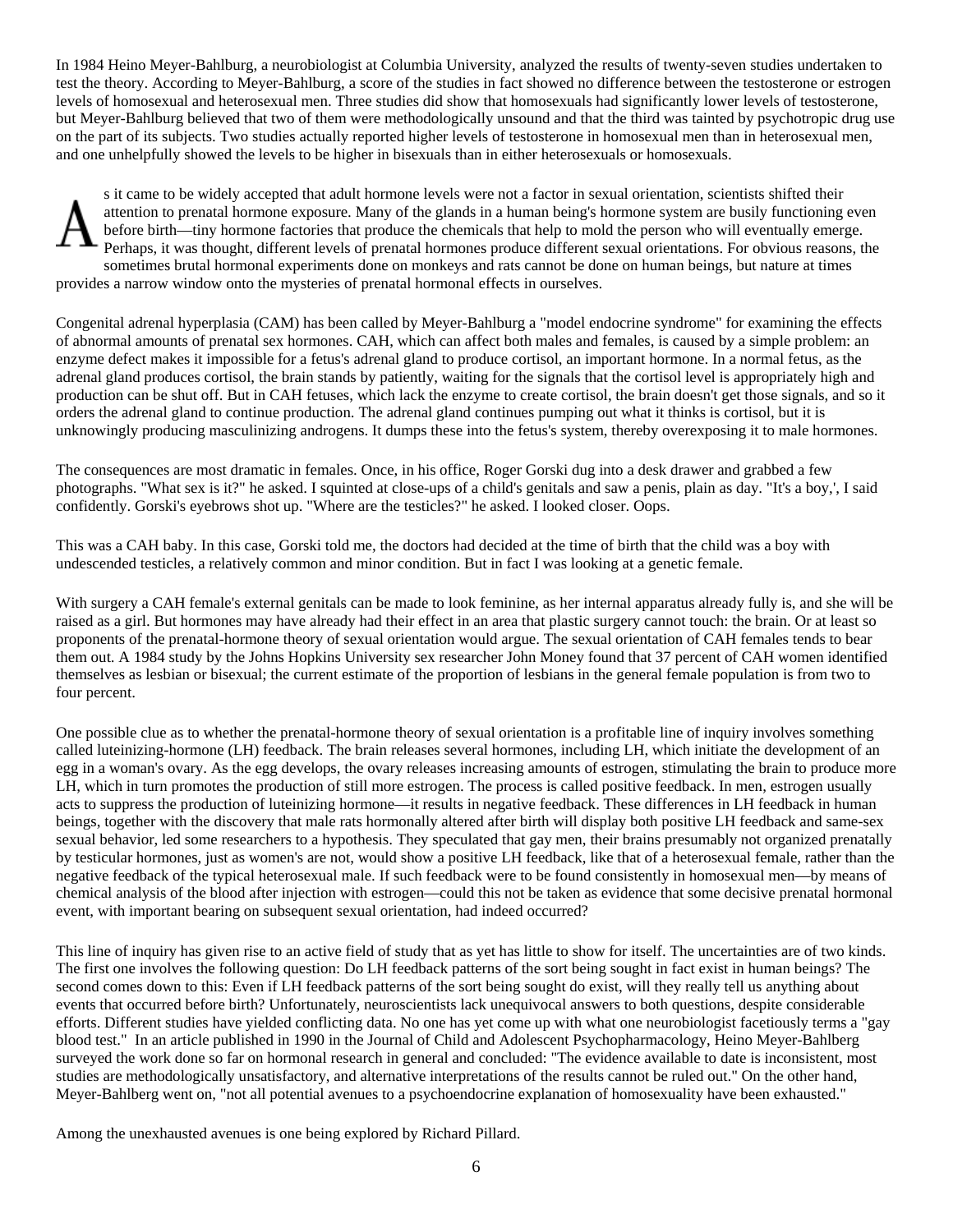A PSYCHIATRIST AT THE BOSTON UNIVERSITY SCHOOL of Medicine, Richard Pillard is a tall, pleasant man in his fifties with a neatly trimmed moustache and a relaxed manner. Even when talking seriously, he remains goodnatured. When we spoke one afternoon in his Boston townhouse, he joked that he is uniquely equipped to investigate whether homosexuality has a biological basis: he, his brother, and his sister are gay, and Pillard believes that his father may have been gay. One of Pillard's three daughters from a marriage early in life is bisexual. This family history seems to invite a biological explanation, and it made Pillard start thinking about the origins of sexual orientation.

Pillard says that it had long puzzled him why transsexuals—men or women who wish to live in bodies of the opposite sex—are so different from gay people: "You'd think they'd be on the far end of the spectrum, the 'gayest of the gay.'" And yet transsexuals are not in fact gay. Whereas gay men, quite comfortably and unalterably, see themselves as men, male transsexuals see themselves as women trapped in men's bodies. Pillard and a colleague, James Weinrich, a psychobiologist at the University of California at San Diego, began to theorize that gay men are men who in the womb went through only a partial form of sexual and psychosexual differentiation. More precisely, Pillard and Weinrich theorized that although gay men do undergo masculinization—they are, after all, fully male physically—they go incompletely if at all through another part of the process: defeminization.

As fetuses, Pillard points out, human beings of both sexes start out with complete female and male "anlages," or precursors of the basic interior sexual equipment—vagina, uterus, and fallopian tubes for women, and vas deferens, seminal vesicles, and ejaculatory ducts for men. These packages are called the Mullerian (female) and Wolffian (male) ducts, and are tubes of tissue located in the lower abdomen. How do the sexual organs develop? It happens differently in men and women. At the moment of conception an embryo is given its chromosomal sex, which determines whether it will develop testes or ovaries. In female human beings (as in female rats) the female structures will simply develop, without any help from hormones; the Wolffian duct will shrivel up. The process of becoming male, however, is more complex. Where women need none, men need two kinds of hormones: androgens from the testes to prompt the Wolffian duct into development, and a second substance, called Mullerian inhibiting hormone, to suppress the Mullerian duct and defeminize the male fetus. Pillard speculates that Mullerian inhibiting hormone, or a substance analogous to it, may have brain-organizing effects. Its absence or failure to kick in sufficiently may prevent the brain from defeminizing, thereby creating what Pillard calls "psychosexual androgyny." In this view, gay men are basically masculine males with female aspects, including perhaps certain cognitive abilities and emotional sensibilities. Lesbian women could be understood as women who have some biologically induced masculine aspects.

An experimental basis is provided by research by the psychiatrist Richard Green, of the University of California at Los Angeles, which shows that children who manifest aspects of gender-atypical play are often gay. Green has concluded that an inclination toward gender-atypical play in prepubescent boys—for example, dressing in women's clothes, playing with dolls, or taking the role of the mother when playing house—indicates a homosexual orientation 75 percent of the time. If that is true, it is important, because it would be an example of a trait linked to sexual orientation which does not involve sexual behavior—suggesting how deeply rooted sexual orientation is. Discussing this line of research, Simon LeVay told me, "It's well known from animal work that sex-typical play behavior is under hormonal control. Robert Goy [at the University of Wisconsin at Madison] has done many studies over the years showing that you can reverse the sex-typical play behavior of infant monkeys by hormonal manipulations in prenatal life. [Play] is an example of a sex-reversed trait in gay people that's not directly related to sex. It's not sex, it's play. When you get to adulthood, these things become blurred. It's easier to tell a gay kid than a gay adult--kids are much of a muchness. Most gay men, even those who are very macho as adults, recall at least some gender-atypical behavior as children."

The Pillard-Weinrich theory also accords with what Green refers to as male "vulnerability" during the process of sexual differentiation. A considerably larger number of male embryos come into existence than female embryos, and yet males and females come into the world in about the same numbers. Therefore, phenomena linked to sex must reduce the number of males who survive to term. Many disorders are, in fact, more common in men than women, and some of these could result from problems originating in masculine differentiation. Although good statistics do not exist, it appears that there may be two gay men for every gay woman, which would be consistent with the vulnerability theory.

It is important to remember that although homosexuals and heterosexuals may be "sex-reversed" in some ways, in other ways they are not. For example, neither gay nor straight men tend to be confused on the subject of what sex they are: male. LeVay says, "It's not just that you look down and see you have a penis and you say, 'Oh, I'm a boy. Great.' I think there must be some internal representation of what sex you are, independent of these external signals like the appearance of your body. I think most gay men are aware of some degree of femininity in themselves, yet there is no reversal of gender identity." Gay men and straight men also seem to display an identical strong drive for multiple sexual partners; lesbians and straight women seem to be alike in favoring fewer sexual partners.

The evidence from hormonal research may circumstantially implicate biology in sexual orientation, but it is far from conclusive. William Byne raises a warning flag: "If the prenatal-hormone hypothesis were correct, then one might expect to see in a large proportion of homosexuals evidence of prenatal endocrine disturbance, such as genital or gonadal abnormalities. But we simply don't find this." Moreover, the hormonal research does not answer the question of ultimate cause. If hormones help to influence sexual orientation, what is influencing the hormones?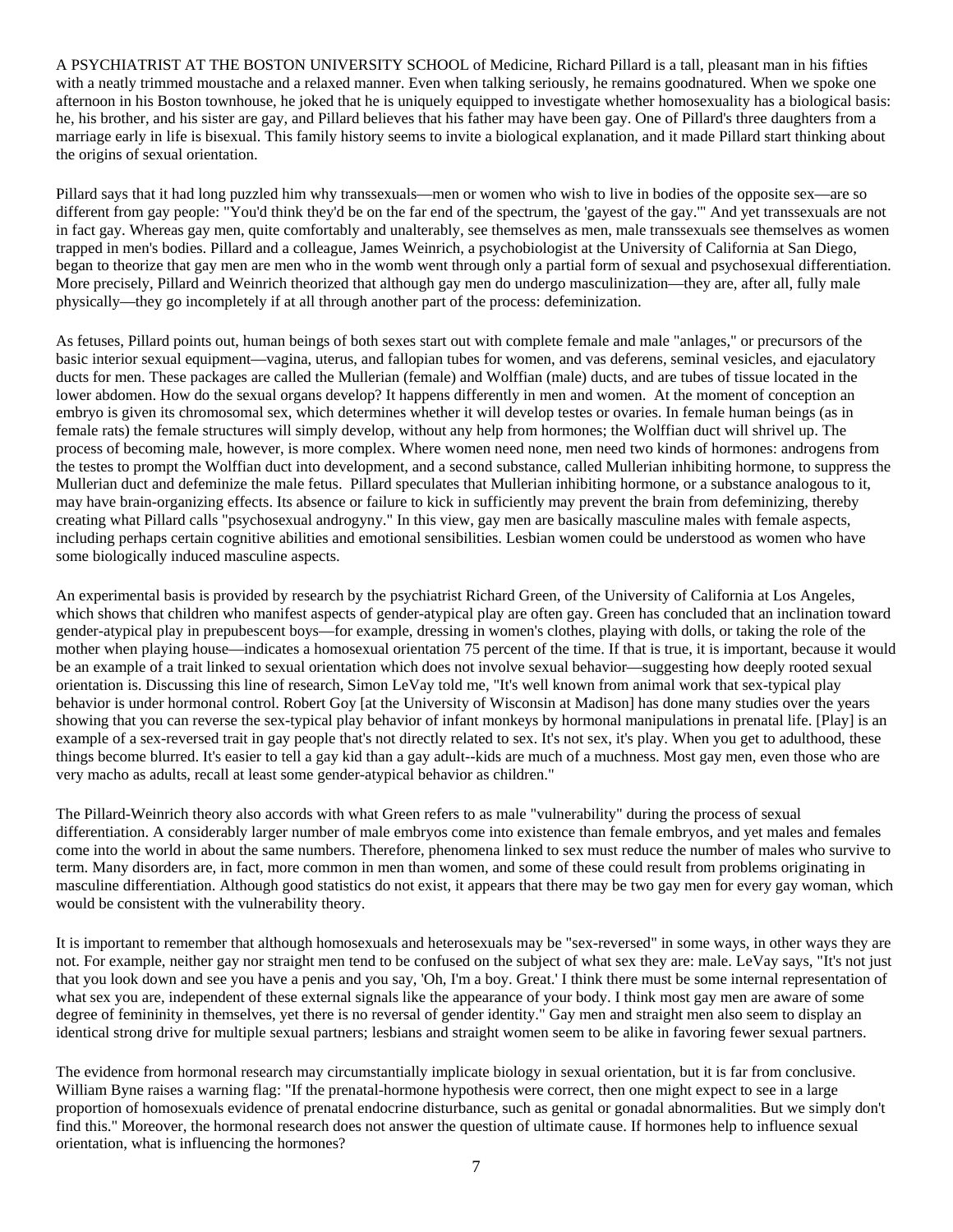## **THE GENETIC QUEST**

n 1963 Kulbir Gill, a visiting scientist from India working at Yale University, was conducting research into genetic causes of female sterility. His experiments involved exposing the fruit fly Drosophila melanogaster, that workhorse of genetic research, to X-rays, and observing the behavior of the resulting offspring. Gill noticed that a certain group of mutant male flies were courting other males, following each other and vibrating their wings to make characteristic courtship "songs." Gill published his findings in a short note in the publication Drosophila Information Service and then returned to the question of female sterility. A decade later Jeffrey Hall, a biologist at Brandeis University, followed up on Gill's odd discovery. Every discovered Drosophila gene mutation is given a name, and Gill had called his mutation "fruity." Hall, considering this name to be denigrating, redubbed it, still somewhat tongue-in-cheek, "fruitless." Hall explains that the fruitless mutation produces two distinct behaviors. First, fruitless-bearing male flies, unlike nonmutant male flies, actively court other males as well as females, although for reasons that remain poorly understood, they are unable actually to achieve intercourse with members of either sex. Second, fruitless-bearing males elicit and are receptive to courtship from other males, which nonmutant males reject.

Fruit flies can live for two or three months, and this "bisexual" fly strain has existed behaviorally unchanged through hundreds of generations. Some gene mutations are lethal to flies; fruitless is not one of these, nor does it cause illness. It is, Hall says, a nonpathological genetic mutation that causes a consistent, complex behavior. And fruitless displays an anatomical sexual dimorphism, bringing LeVay's study to mind. In the abdomen of male Drosophila flies there is a muscle, the so-called muscle of Lawrence, whose function is unknown; female fruit flies don't have it, and neither do fruitless males. Although fruitless flies don't mate, the perpetuation of the fruitless trait is made possible by the fact that it is recessive--a full pair of the mutations is needed for fruitless behavior to be expressed. When males that carry a single fruitless gene mate with a fruitless-carrying female, a percentage of their offspring will carry the full pair and display typical fruitless behavior. If a genetic component of homosexuality in human beings exists, it could possibly operate by means of a comparable mechanism.

Angela Pattatucci, a geneticist at the National Institutes of Health, gave me a demonstration a few months ago in her lab. She took a small glass container of tiny Drosophila flies, popped off the top, and plugged an ether-soaked cotton ball into the mouth. Within a few seconds the flies were lying stunned on the glass floor. Using a plastic stick Pattatucci separated out a few of the flies into a larger glass jar. I looked at a group of males and females through a microscope, their bodies vibrating, red eyes bulging. Pattatucci showed me how to differentiate the genitalia at the end of the abdomen--smooth and light-colored for females, furry and dark for males. Pattatucci said that researchers are relatively close to finding the actual fruitless gene. It is already known that fruitless is located physically on the right arm of the third chromosome. After establishing the precise location (or locations) of the mutation, researchers can determine the sequence of biochemical information in fruitless's genetic code—the order of thousands of units of the basic genetic components adenine, thymine, guanine, and cytosine. Once the combination is known, the search can begin for a similar combination—a fruitless analogue—in human beings.

In the jar the males, separated out, eventually came back to awareness. "Watch that one," Pattatucci said, pointing to a fly that had come up behind another fly, vibrating his wings in courtship. He then climbed on top of the male he was courting. I watched the two flies, one atop the other, the one on the bottom wandering around as if a bit bored. As noted, for a fruitless fly that is as far as things can go.

I once asked Jeffrey Hall if courtship alone could be satisfying for a fly. "Could be," he said. "Maybe it's delicious, maybe he's frustrated. But this becomes ludicrous. How do you know when a fruit fly is frustrated?" It is an important point: the danger of anthropomorphizing insect behavior is great, and I found myself doing it almost by reflex when watching Pattatucci's flies. How can we equate fly behavior with a vast something that in human beings generates aesthetic and intellectual perceptions—with something that encompasses emotional need and love and the pain of love? So Hall is careful to describe fruitless as "a mutation that leads to a mimic of bisexuality." He is skeptical that finding a fruitless analogue will lead to a full explanation of human homosexuality. DNA analogues for all sorts of fruit-fly genes do exist in human beings, and the process of looking for them is relatively straightforward. But, as Hall points out, "it is very unlikely that the genetics of homosexuality will ever devolve to a single factor in humans with such major effects as it has in Drosophila."



hen biologists are interested in establishing whether genetics is involved in the appearance of certain characteristics or conditions, one obvious place to look is among people who are closely related to one another. In "A Genetic Study of Male Sexual Orientation," a study that has now achieved almost as much renown as LeVay's, the Northwestern University psychologist Michael Bailey and Boston University's Richard Pillard compared fifty-six "monozygotic" twins (identical twins, from the same zygote, or fertilized egg), fifty-four "dizygotic" (fraternal) twins, and fifty-seven genetically unrelated

adopted brothers. Identical twins are important in sexual-orientation research because, of course, they have identical genomes, including the sex-chromosome pair. If homosexuality is largely genetic in origin, then the more closely related that people are, the greater should be the concordance of their sexual orientation.